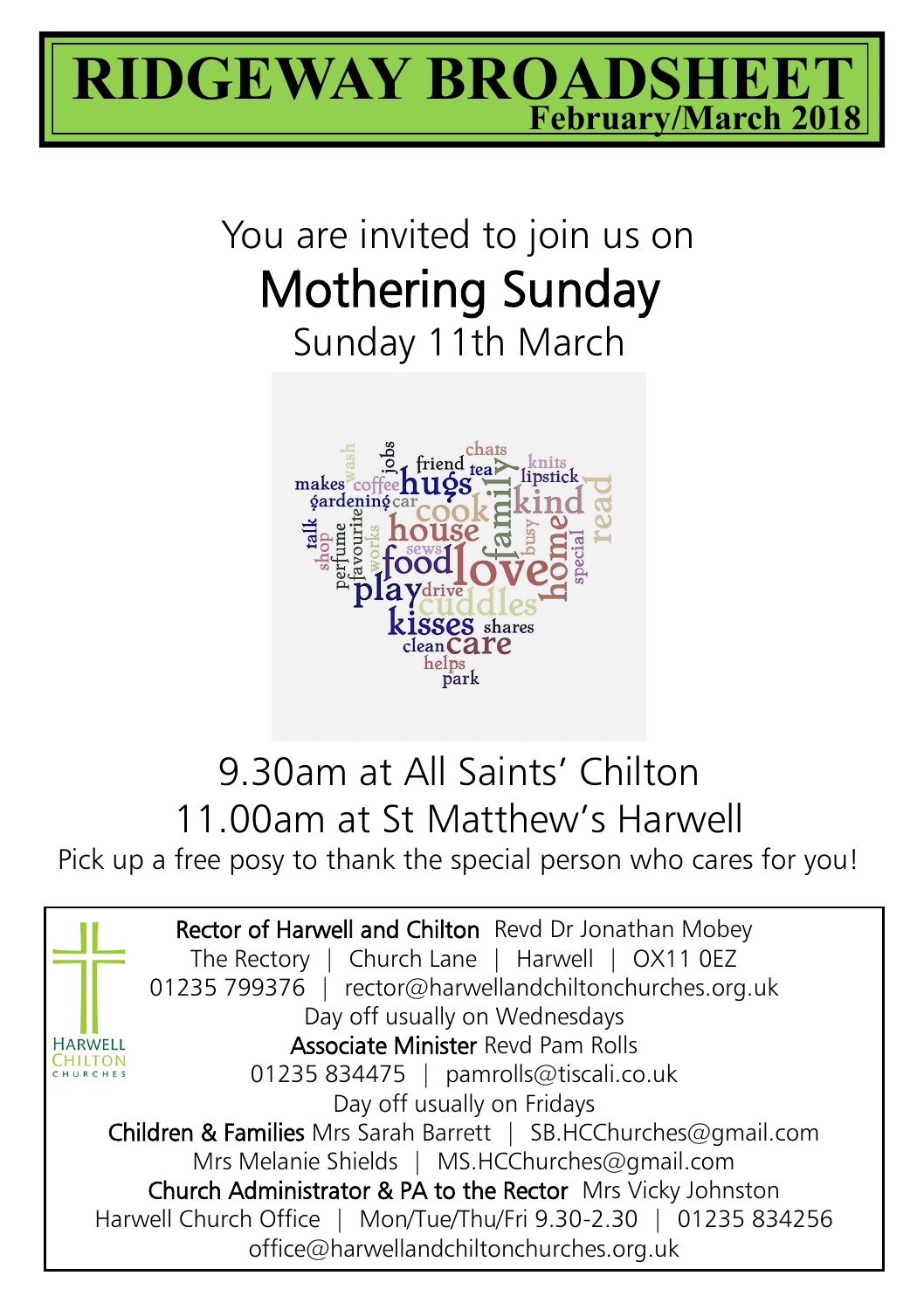### *S C I E N C E A N D F A I T H B O O K R E V I E W*

Beakers, Bubbles and the Bible is a series of 2 books by Tina Houser, published in paperback by Warner Press. Within the book are a number of fun science experiments which are mainly simple to do and mostly make use of household items.

What I find more difficult about these books is that they are written for an audience in the United States of America. Consequently, some of the items required are targeted at the American market (though UK alternatives are available). Also it means the written English is American English which is worth bearing

With full colour pictures and excellent instructions these books guide the reader through the experiment to give an exciting outcome. The added extra with these books is that each experiment is linked to a verse or passage in the Bible, making them an excellent resource for using science to illustrate ideas from science

or using the wonder triggered by the outcome of an experiment to reflect on the Christian faith.

What I love about these books is the number and range of ideas that are presented - each of the two books has about 50 experiments. Most of the experiments can be carried out at home with simple ingredients and are robust enough to work almost every time. The experiments are clearly designed and the ideas for discussing how this might relate to the Christian faith is very clear.



in mind when working with young people.

The contents and index is prepared to find an experiment to teach an element of Christian faith, they are not written from a view point of finding an experiment. For me, that has meant a lot of browsing through the book for a particular idea - which is no

bad thing except when I couldn't find something I knew I had seen in the past!

Taking those comments into consideration I would give this book 4 stars out of 5 and recommend them to anyone looking for ideas for fun experiments to do that might trigger some interesting conversations about God.

Carina Lobley

#### *E L E C T O R A L R O L L A N D A N N U A L M E E T I N G S*

The Electoral Rolls for our churches are being revised in the period 1st to 25th March inclusive. The Electoral Roll is your Parish Church's Register of Electors, the list of those qualified to vote at the Church Annual General Meetings which

are on April 22nd (Chilton, 10.20am) and 29th (Harwell, 11.50am). If you are already on the Electoral Roll you do not need to re-register. Forms may be obtained the back of church and should be returned Sunday 25th March.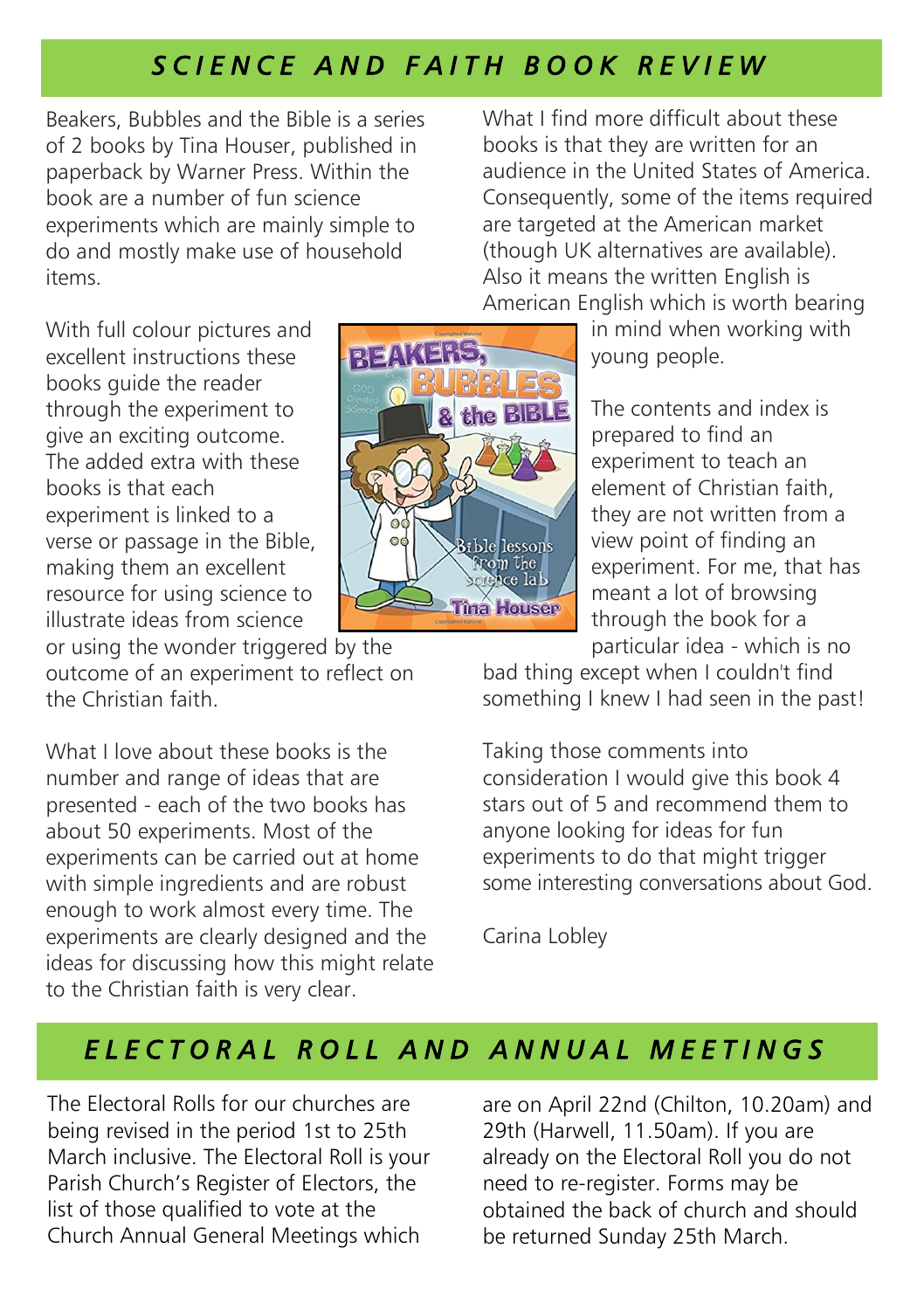#### *R E C T O R ' S L E T T E R*

March the 11th this year provides an opportunity for celebration. And I don't just mean for hard-pressed florists and chocolatiers hoping for a boost in their cash-flow. Mother's Day has become an international phenomenon, in part because of commercial interests, but also, I believe, because it is a good thing to appreciate and celebrate those who gave us life.

In Britain, mothers are traditionally celebrated on Mothering Sunday, the fourth Sunday of Lent, a welcome halfway break in a season of austerity. But

what of the fathers? Hard as the men might try to be supportive and 'hands-on' with their families, much of the burden, especially in those exhausting early years (including of course pregnancy and childbirth itself!),

falls on the mother. Much of mothering is hard grind, a 24-7 commitment to putting the needs of a small, dependent human being before your own, and bearing the toll, physically and emotionally.

Of course, there are rewards to be had along the way, and the joy of witnessing landmark achievements such as first words. It was not very diplomatic of my children that the first word several of them uttered was not the deeply rewarding 'ma-ma' but the rather galling 'da-da'! Of course, it was probably nothing to do with expressing a preference for one parent, but simply making an easier sound.

Whatever the significance of baby's first word, it is universally true that we are not very good at appreciating those who have given so much to us, in particular our parents. Mothering Sunday and the fathers' counterpart in June are an opportunity, in a small way, to address this oversight.

But there is a greater oversight that needs to be addressed. The love and sacrifice of our human parents directs us to an even greater, even more loving Parent, the one 'from whom every family in heaven and on earth is named' (according to

> Ephesians 3:15). And like our earthly parents, we often take the heavenly Father for granted and neglect to express our gratitude to Him for His goodness to us.

Whilst our mothers

give birth to us, feed, clothe, educate, and comfort us, God is the ultimate source of all those things. Whilst our mothers have made and make great sacrifices out of their love for us, all that is a pointer towards the much greater love of the God who became one of us in his Son, and the unimaginable sacrifice made so that the beloved children of the heavenly Father might have life.

ovettan

Revd Dr Jonathan Mobey Rector of Harwell with Chilton

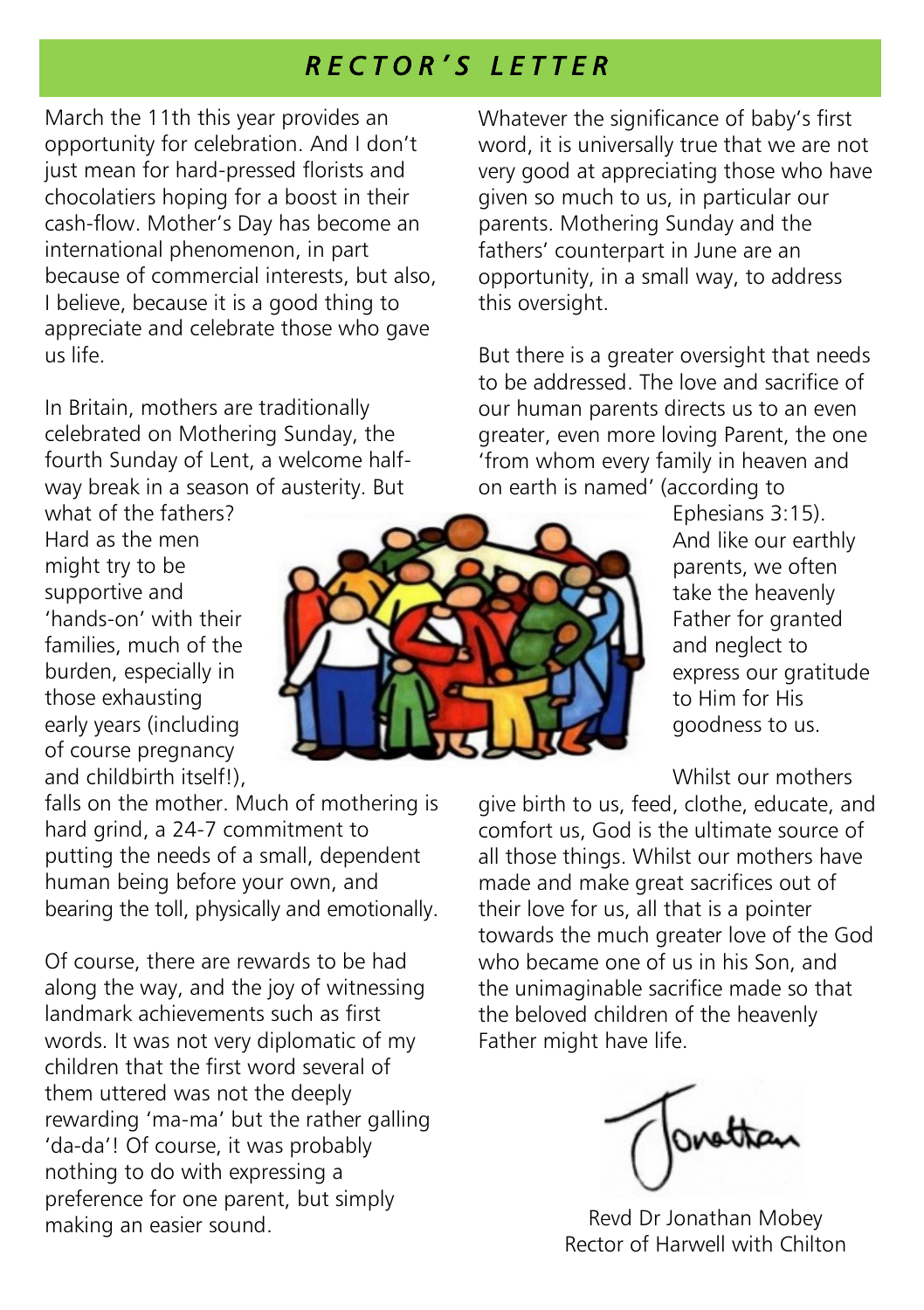#### *R E G U L A R E V E N T S*

#### Mondays

9:15-11:15am Fledgelings Toddler group (term time) St Matthew's Church Hall 8.00pm Home group at 10 Jennings Lane, Harwell

#### Tuesdays

9.30am Home group (during term time)

#### **Wednesdays**

9:15-11:15am Fledgelings Toddler group (term time) Chilton Field Community Room

10.15am Home group (term time) at St Matthew's meeting room

1.45pm Home group (term time) at 15 Elderfield Crescent, Chilton

7.30pm Home group at various homes in Chilton Field

7.30pm Choir Practice at All Saints'

#### Thursdays

7.30pm Bell ringing at St Matthew's Church Tower

7.45pm Home group at various homes in Harwell

8.00pm Home group (1st, 2nd & 3rd, term time)

#### Fridays

2.00pm Home group at Cherry Tree Court, Harwell

#### **Saturdays**

8.30am Prayer meeting both at St Matthew's and All Saints'

#### Sundays

7.00pm Youth Fellowship for those in school years 7-13 at St Matthew's Church Hall

#### *O T H E R E V E N T S*

You can visit our website HCChurches.org to find out about our various activities and groups, catch up on news, listen to sermons, access the members-only address book, find useful documents, and lots more. If you would like to keep up to date with news from our churches, why not 'like' our Facebook page? facebook.com/HCChurches



We are planning to run an Alpha Course in 2018. See www.alpha.org for more information. Please register your interest in attending the course by emailing office@harwellandchiltonchurches.org.uk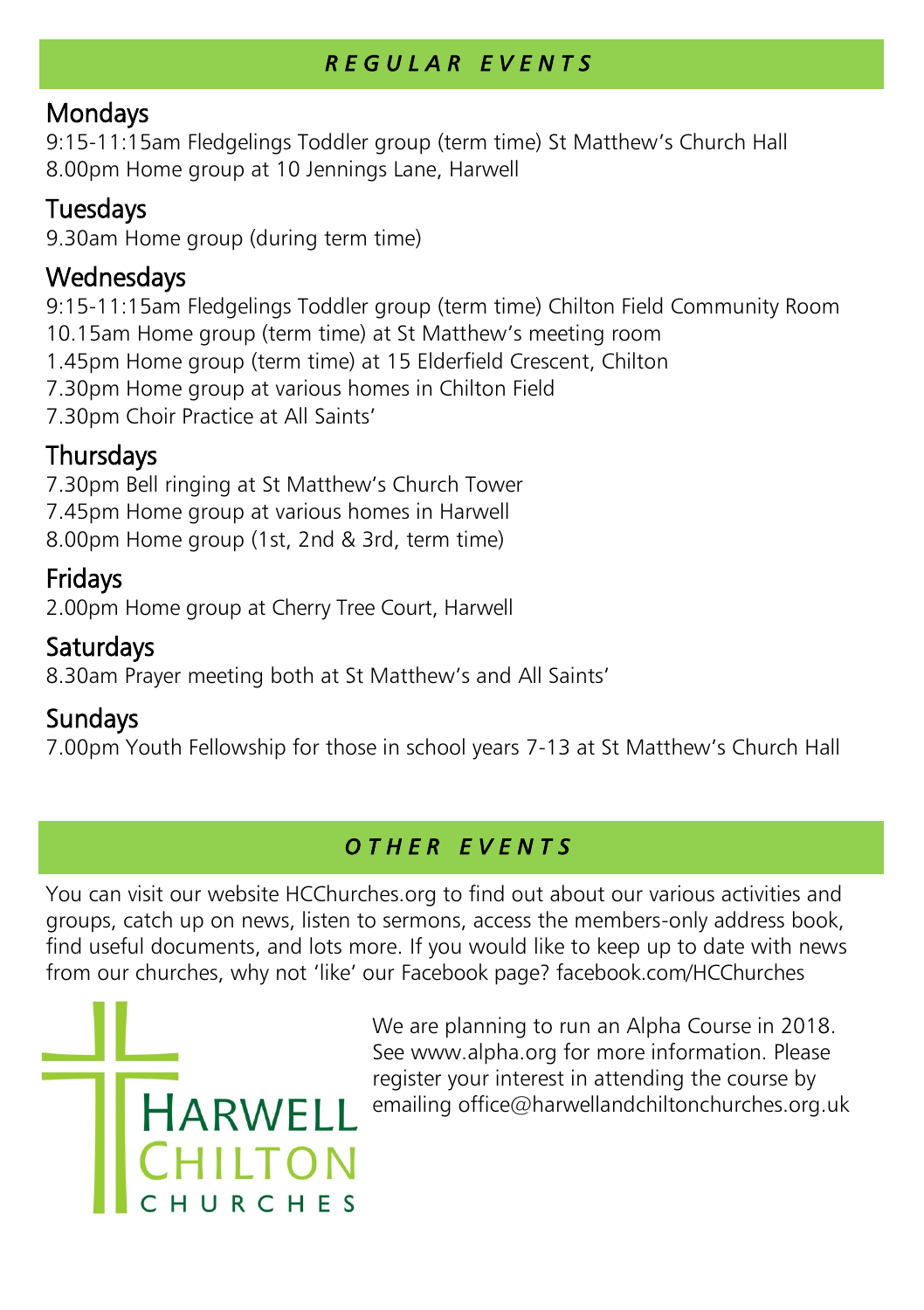| <b>SERVICES</b>                                                                              |          | FEBRUARY, MARCH & APRIL 2018                                                                   |
|----------------------------------------------------------------------------------------------|----------|------------------------------------------------------------------------------------------------|
| Services at All Saints'<br>7.45pm Ash Wednesday Service                                      | 14th Feb | Services at St Matthew's                                                                       |
| 9.30am Holy Communion                                                                        | 18th Feb | 8.00am Holy Communion (BCP)<br>11.00am Holy Communion<br>6.15pm Evening Prayer (BCP)           |
| 8.00am Holy Communion (BCP)<br>9.30am Morning Worship                                        | 25th Feb | 11.00am Morning Worship<br>6.15pm Holy Communion                                               |
| 9.30am Morning Worship                                                                       | 4th Mar  | 8.00am Holy Communion (BCP)<br>11.00am Morning Worship<br>6.15pm Evening Prayer                |
| 8.00am Holy Communion (BCP)<br>9.30am Morning Worship                                        | 11th Mar | 11.00am Morning Worship                                                                        |
| 9.30am Holy Communion                                                                        | 18th Mar | 8.00am Holy Communion (BCP)<br>11.00am Holy Communion<br>6.15pm Evening Prayer (BCP)           |
| 8.00am Holy Communion (BCP)<br>9.30am Morning Worship                                        | 25th Mar | 11.00am Morning Worship<br>6.15pm Holy Communion                                               |
|                                                                                              | 29th Mar | 7.45pm Maundy Thursday Service                                                                 |
| 9.30am Good Friday 'At the Cross'                                                            | 30th Mar | 11.00am Good Friday 'At the Cross'                                                             |
| 8pm Easter Vigil                                                                             | 31st Mar |                                                                                                |
| 9.30am All Age Easter Communion                                                              | 1st Apr  | 8.00am Holy Communion (BCP)<br>11.00am All Age Easter Communion<br>6.15pm Evening Prayer (BCP) |
| 8.00am Holy Communion (BCP)<br>9.30am Morning Prayer (BCP)<br>9.30am Pebbles Family Service* | 8th Apr  | 11.00am Morning Worship                                                                        |
| 9.30am Holy Communion                                                                        | 15th Apr | 8.00am Holy Communion (BCP)<br>11.00am Holy Communion<br>6.15pm Evening Prayer (BCP)           |
| 8.00am Holy Communion (BCP)<br>9.30am Morning Worship & APCM                                 | 22nd Apr | 11.00am Morning Worship<br>6.15pm Holy Communion                                               |
| 9.30am Holy Communion<br>6.15pm Evening Prayer                                               | 29th Apr | 8.00am Holy Communion (BCP)<br>11.00am Morning Worship & APCM                                  |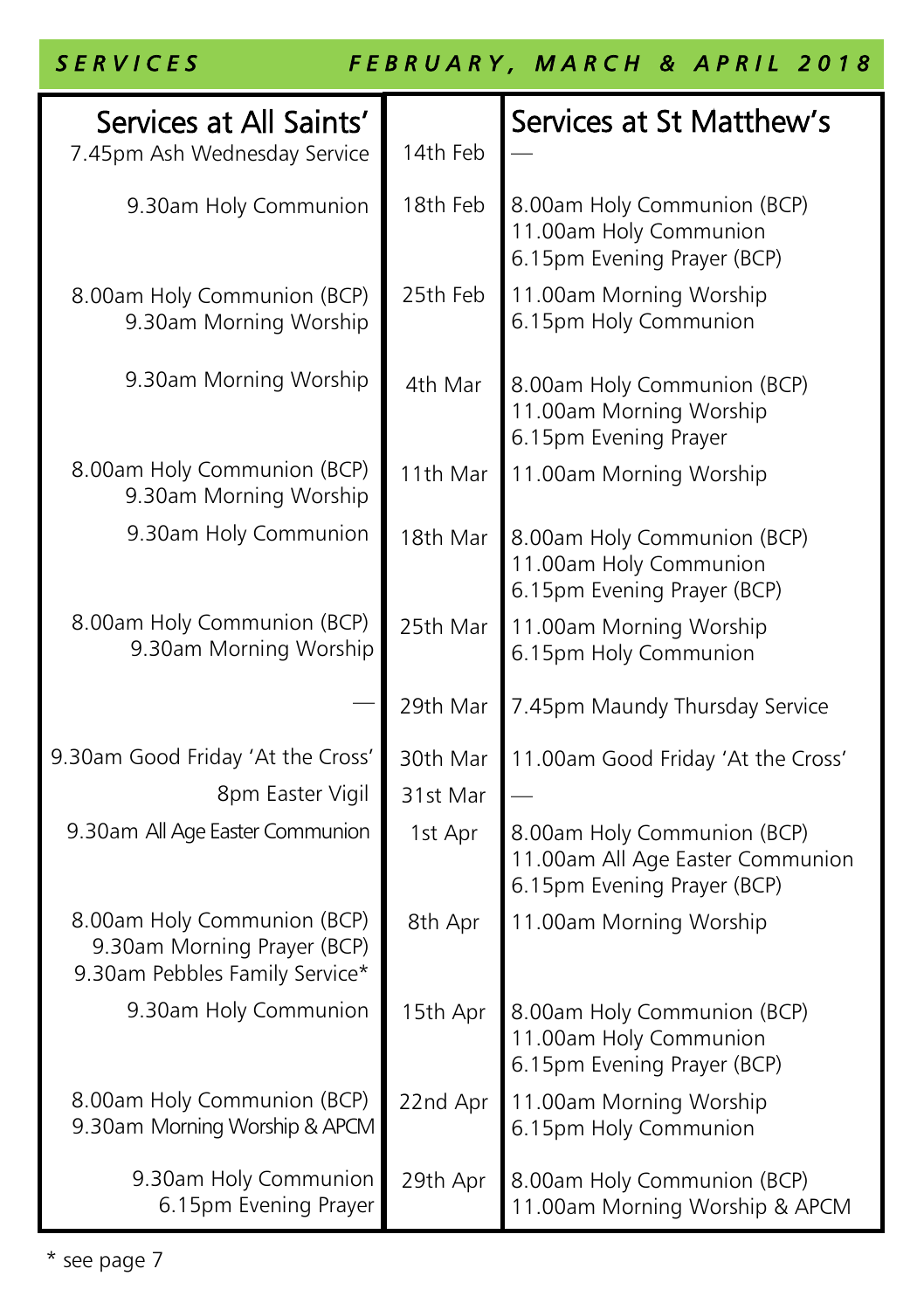#### *G E N E R A T I O N G O L D*

Our next Generation Gold service is on Monday 12th March at 2.30pm at All Saints', Chilton and our theme will be 'Taste and See'. The service will be around 40 minutes long and will be followed by light refreshments.

Newcomers are very welcome to come to 'taste and see' along with the friends who've been coming regularly. If you'd like a lift please contact Vicky on 834256.

#### *E V E R G R E E N S*

Meeting at St Matthew's Church Hall on March 16th at 2.30pm to hear from Julia Miles: "Ragtail Cocktail".

Talk followed by tea, coffee and cake. All very welcome to join us.

All are very welcome to Evergreens Coffee morning on Saturday 8th April 10am-12noon at

St Matthew's Church Hall. Join us for a cup of tea or coffee, a lovely slice of homemade cake, and a chat with friends - old and new.



Contact Gill Gay on 831592.

#### *W A L K I N G G R O U P*

Our next walk is on Sunday 8th April at 2.30pm. Please see the website for details nearer the time.

We are meeting bimonthly on Sunday afternoons. All very welcome to join us, including well behaved dogs. See www.HCChurches.org/walking

#### *L E P R O S Y M I S S I O N*

As a Church, one of the mission agencies we support is the Leprosy Mission. As we have just marked World Leprosy Day on January 28th it is timely to hear of one person that this Mission has helped.

# **The Leprosy**<br>Mission

Easter is 57. She lives on the outskirts of Delhi. Leprosy has left this mother-of-four unable to work as she has numb hands and feet as a result of nerve damage.

Coming from a leprosy affected family Easter would have been left in a desperate situation 10 years ago when her husband died. The Leprosy Mission however provided education and training for Easter's children and support her.

She said, 'Without the Leprosy Mission I would probably be begging on the street and homeless, but I thank God for leading me to a dignified life.'

Thank you to everyone who has been collecting for The Leprosy Mission (TLM) in their coin phials. I am pleased to say that we have recently sent £100 to TLM. Rosemary Rolls See www.leprosymission.org.uk

#### *H A R W E L L G A R D E N E R S C L U B*

5th March at 7.30pm in Poppies Tea Room, Harwellian. 'Glorious Gardens of France' with Rosemary Legrand. Comp: Hellebores. Contact Janice Markey on 832802 jvmarkey@googlemail.com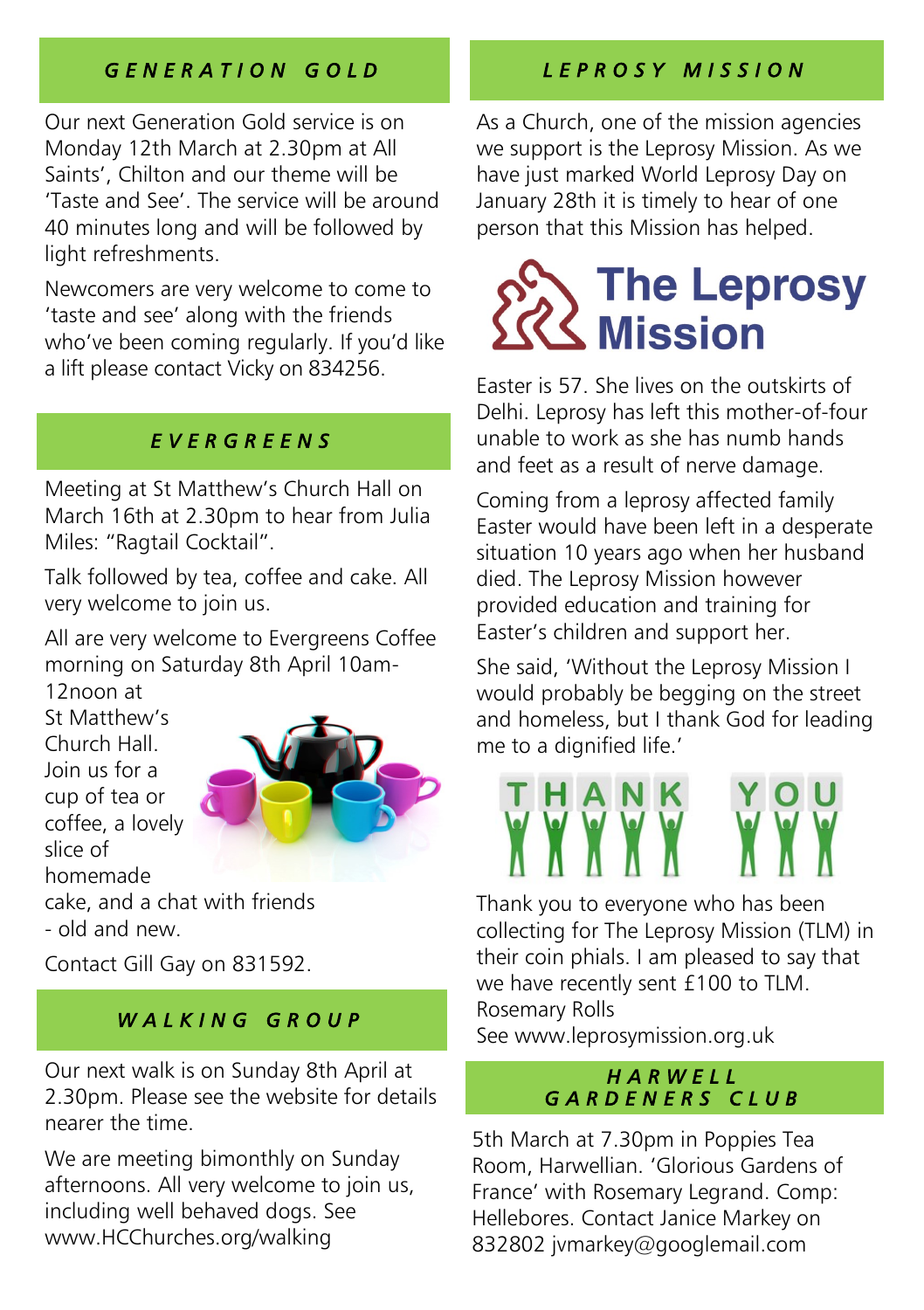#### *F R O M T H E R E G I S T E R S*

#### Weddings

"Those God has joined together" Michelle Williams & Daniel Paley Michael James & Sophie Gardiner

#### **Baptisms**

"Welcome into the Lord's Family" Austin Jacks Arthur Collier Kian Lay Esmé Bumpass Rupert Dewhurst

#### Funerals

"He who believes in Me will live" Irene Somner

#### *A L L S A I N T S ' W O M E N ' S G R O U P*

All Saints' Women's Group is open to all women in Harwell and Chilton. Our next meeting is on Tuesday 13th March at 7.45pm at All Saints' Church Chilton.

We'll be hearing "Melanie's story" from Melanie Shields, followed by light refreshments. Contact Judy 834503.

#### *C H I L T O N 8 T H A P R I L*

On Sunday 8th April at 9.30am there will be two services in Chilton, coming together afterwards to share coffee and refreshments. All welcome!

The Pebbles Family Service will be held in the Village Hall. The second of these services, the first was held on Sunday 11th February when we had a family friendly time of informal singing, story, prayer and kite making.

The Book of Common Prayer Service of Morning Prayer will be held in All Saints' Church and is a lovely traditional way to start a Sunday.

#### *C H A R I T Y Q U I Z*

The All Saints Women's Group annual Charity Quiz night is on Saturday 17th March in Chilton Village Hall .

Tickets are £10 per person which includes a hot supper and a tasty pudding. Teams of up to 6 players.

The charities we are supporting this year are:

Oxford-based charity The Porch which supports homeless people. It provides hot meals and emotional support and tries to enable homeless



individuals to find employment; it also cultivates a number of allotments in Oxford.

Hamlin Fistula UK, the charity that



supports Ethiopian women who suffer from Obstetric Fistula and helps the prevention of this child birth injury through education HAMLIN and provision of appropriate midwifery services.

Tickets are available from the monthly market charity stall on 10th March as well as from Audrey Slater, 9 Latton Close, 834558, and from Judy Goodall, 43 Crafts End, 834503.

#### *A D V E N T W R E A T H*

Thank you Dina Tisdall for once again making a fabulous advent wreath for All Saints' Chilton.

After 30 years of making advent wreaths for All Saints', Dina has decided that its time to pass the mantle on.

If you would be interested in making the wreath for Christmas 2018 please contact Liz Morris (834233) for more details.